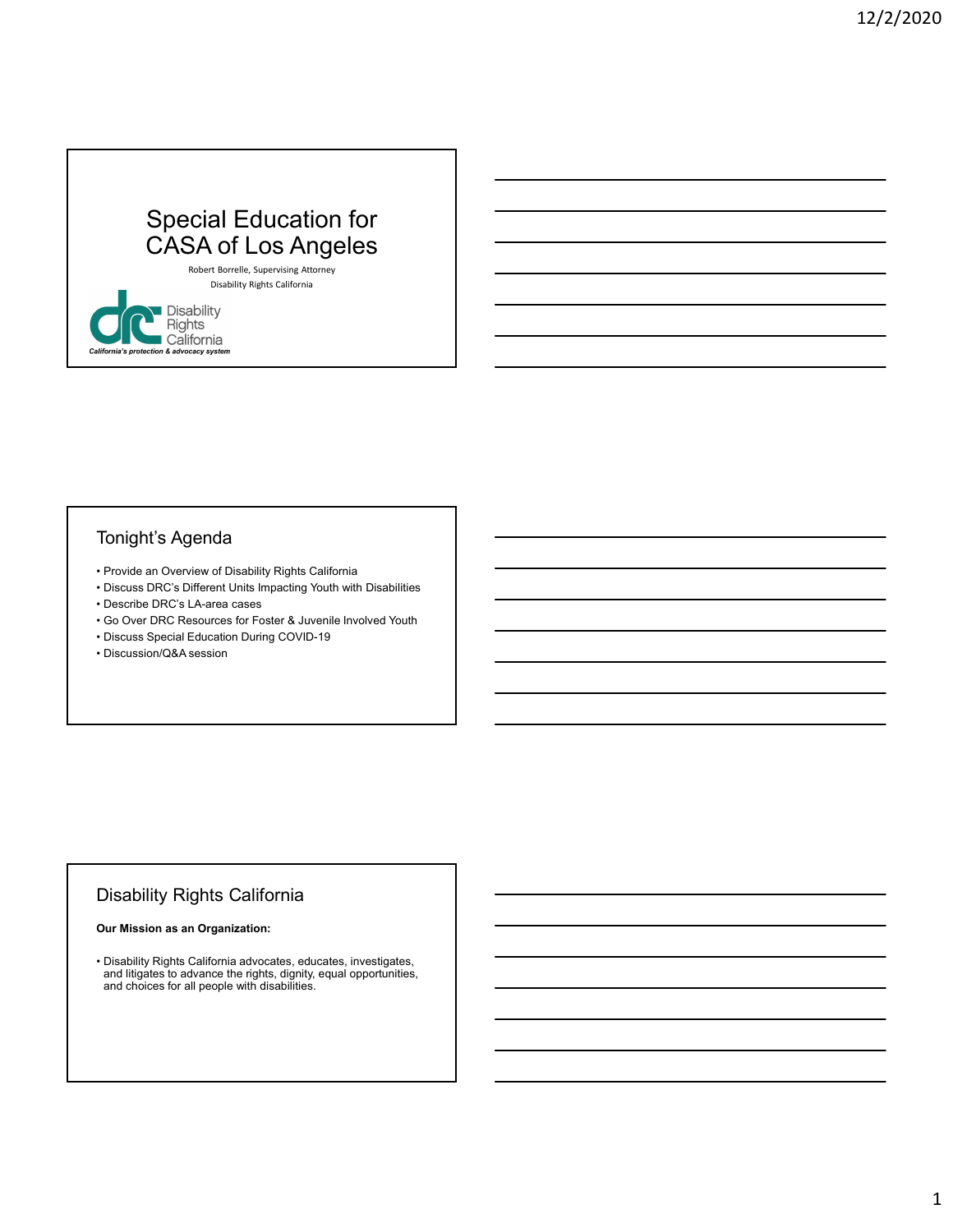#### Disability Rights California

- 
- Disability Rights California<br>• DRC is the State's Protection & Advocacy Agency<br>• Every state has a "P&A"<br>• Mandated by federal law to investigate allegations of abuse and neglect in any facility serving individuals with d Fraction Scalifornia<br>FRC is the State's Protection & Advocacy Agency<br>• Every state has a "P&A"<br>andated by federal law to investigate allegations of abuse and<br>reglect in any facility serving individuals with disabilities<br>in Disability Rights California<br>• DRC is the State's Protection & Advocacy Agency<br>• Every state has a "P&A"<br>• Mandated by federal law to investigate allegations of abuse and neglect in any facility serving individuals with neglect in any facility serving individuals with disabilities (including schools) **Disability Rights California**<br>• DRC is the State's Protection & Advocacy Agency<br>• Every state has a "P&A"<br>• Mandated by federal law to investigate allegations of abuse and<br>ringted in any serving matriculas with disabiliti • DISaDIIIty Kignts California<br>
• DRC is the State's Protection & Advocacy Agency<br>
• Feory state has a "P&"<br>
• Mandated by federal tax to investigate allegations of abuse and<br>
neglect in any facility serving individuals w RC is the State's Protection & Advocacy Agency<br>• Every state has a "P&A"<br>andated by federal law to investigate allegations of abuse and<br>eiglet in any facility serving individuals with disabilities<br>chuding schools)<br>**egal Ad** RC is the State's Protection & Advocacy Agency<br>
• Every state has a "P&A"<br>
engleptic in any facility serving individuals with disabilities<br>
eglect in any facility serving individuals with disabilities<br>
eglect in any facili • Mental Health China and Mental Mental Mental Health (State and State and State and State Institutions of the matrice of the state of the state of the state of the state of the state of the state of the state of the state • Provision and a law to investigate allegations of abuse and<br>displect in any facility serving individuals with disabilities<br>of performance and provides and<br>childing schools)<br>and a lay of several "practice groups":<br>the CAU Identical by federal law to investigate allegations of abuse and<br>eigerclin any facility serving individuals with disabilities<br>chudding schools)<br>el LAU is the part of DRC that provides legal services<br>el LAU is the part of D anandated by federal law to investigate allegations of abuse and<br>eglect in any facility serving individuals with disabilities<br>ended in the services)<br>between the services of DRC that provides legal services<br>and the up of se egal Advocacy Unit (LAU)<br>• Installing schools)<br>• Installing schools)<br>• Installations of DRC that provides legal services<br>• Installation of several "practice groups":<br>• Installations of several "practice groups":<br>• Helibert

# Legal Advocacy Unit (LAU) egal Advocacy Unit (LAU)<br>• Intellectual is the part of DRC that provides legal services<br>hade up of several "practice groups":<br>• Configuration of several "practice groups":<br>• Palman HealthDinstitutions<br>• Palman For DV ork<br>•

- 
- 
- -
- 
- 
- 
- 
- 

#### Office of Clients Rights Advocates (OCRA)

- Legal Advocacy Unit (LAU)<br>• The LAU is the part of DRC that provides legal services<br>
 Made up of several "practice groups":<br>
 Cold Rights<br>
 California Pealth descriptions<br>
 Henrich Henrich Schwarz<br>
 Henrich Henrich Sc • OCRA is a separate unit funded by the California Department of<br>Developmental Services (DDS)
- centers throughout California.
- The LAU is the part of DRC that provides legal services<br>• More Live of Several "practice groups":<br>• CM Rehistance<br>• Full Works<br>• Full Works<br>• Full Works<br>• Full Works<br>• Full Works<br>• Intellectual/Developmental Disabilities • Clvil Rights<br>• Mental Health/Institutions<br>• Hashbare<br>• Technical<br>• The Medicial Developmental Disabilities<br>• Intellectual Developmental Disabilities<br>• Included by the California Department of<br>Developmental Services (DDS) • OCRA has a Clients' Rights Advocate (CRA) designated for<br>each regional center catchment area. The CRA helps with legal problems, conducts trainings, and investigates denials of rights.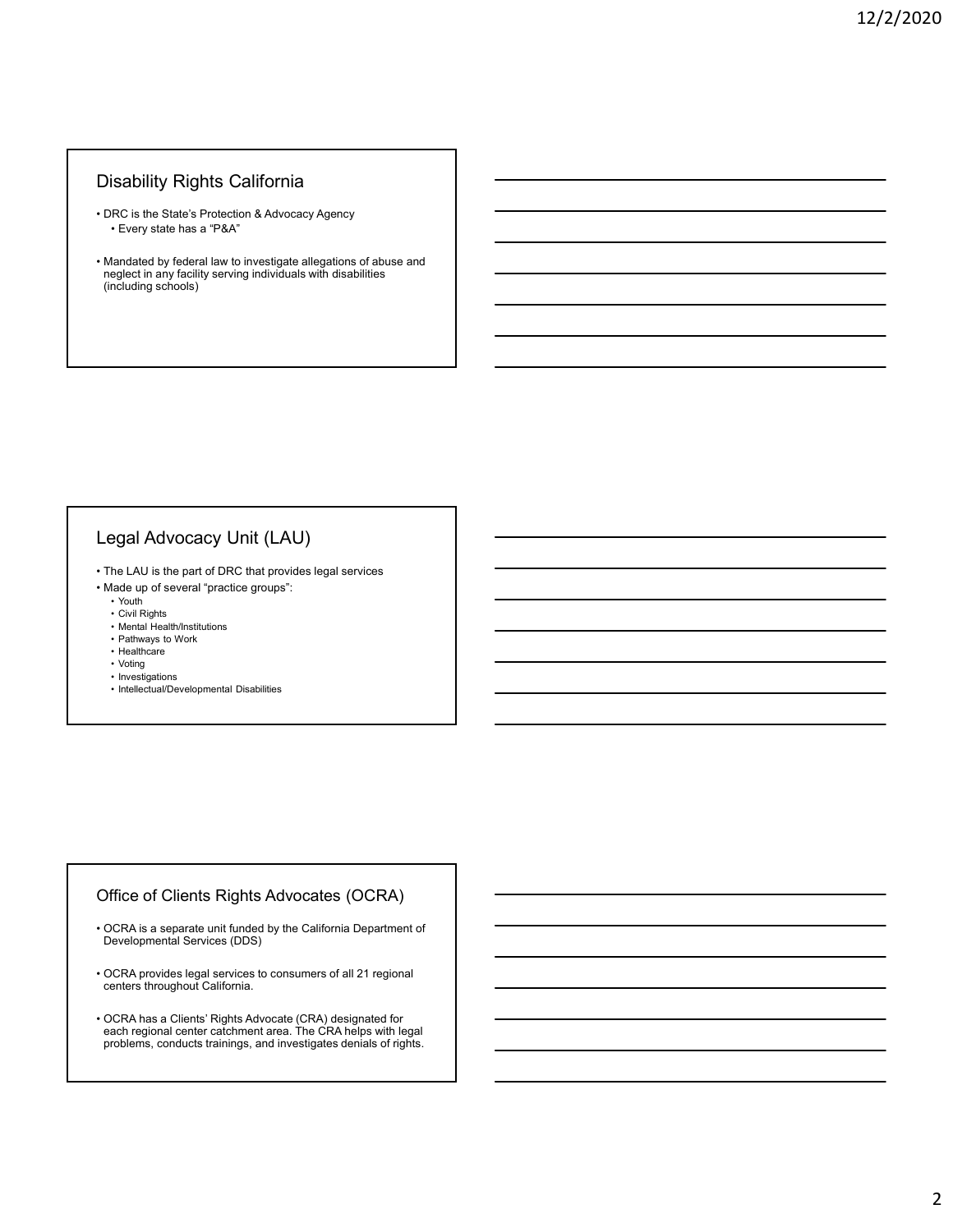#### Youth Practice Group

- **Fractice Group (YPG) ensures students with disabilities benefit from the vast array of educational services and supports guaranteed under the Individuals with Disabilities Education Act (UEA).<br>
What Disabilities Education** disabilities benefit from the vast array of educational services and supports guaranteed under the Individuals **Exercise 1 (Separation 1991)** Wouth Practice Group<br>
Wouth Practice Group (YPG) ensures students with<br>
disabilities benefit from the vast array of educational<br>
services and supports guaranteed under the Individuals<br>
with Disabilities Equation Act (IDEA) • Youth Practice Group<br>• Youth Practice Group (YPG) ensures students with<br>disabilities benefit from the vast array of educational<br>services and supports guaranteed under the Individuals<br>with Disabilities Education Act (IDEA
- so they can learn, play, and participate in extracurricular activities in neighborhood schools with their peers.
- complaints, litigation and systemic advocacy.

Youth Practice Group

Youth Practice Group<br>
• Youth Practice Group (YPC) ensures students with<br>
disabilities benefit from the vast array of educational<br>
serives and supports guaranteed under the individuals<br>
with Disabilities Education Act (IDE seeking nonpublic schools, private schools or residential treatment centers; personal injury cases for money damages; criminal cases

#### YOUTH PRACTICE GROUP CASES AND PROJECTS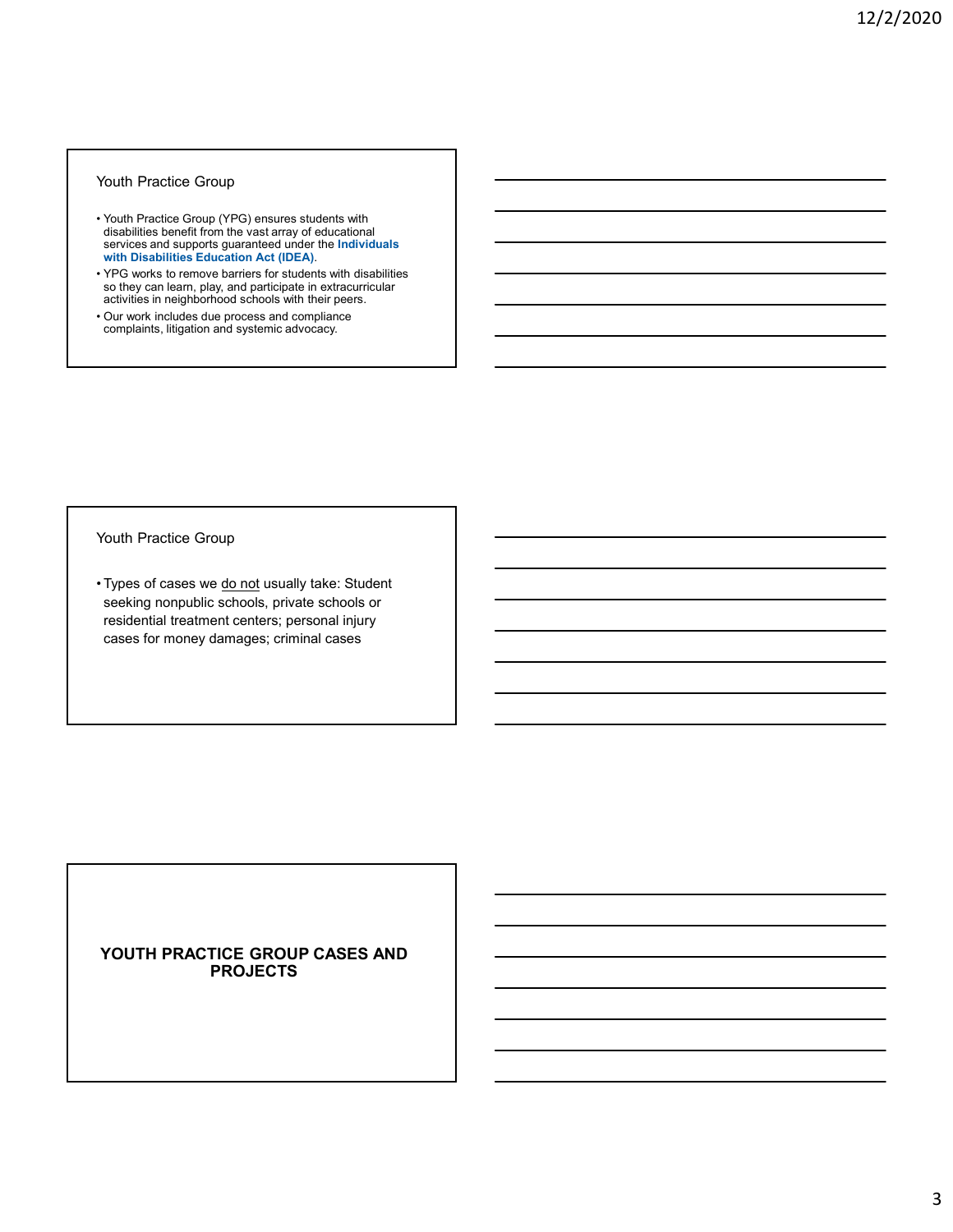#### A.P. v. Pasadena Unified Sch. Dist. (C.D. Cal. 2016)

#### Problems:

- 4. P. v. Pasadena Unified Sch. Dist. (C.D. Cal. 2016)<br>
Problems:<br>
 PUSD has a high concentration of group homes (4x<br>
state rate of foster youth) & serious budget issues<br>
 Uses Focus Point Academy as de facto placement<br>
f state rate of foster youth) & serious budget issues A.P. v. Pasadena Unified Sch. Dist. (C.D. Cal. 2016)<br>
Problems:<br>
• PUSD has a high concentration of group homes (4x<br>
• state rate of foster youth) & serious budget issues<br>
• Uses Focus Point Academy as de facto placement<br> A.P. v. Pasadena Unified Sch. Dist. (C.D. Cal. 2016)<br>
Problems:<br>
• PUSD has a high concentration of group homes (4x<br>
state rate of foster youth) & serious budget issues<br>
• Uses Focus Point Academy as de facto placement<br>
fo
- for youth with behavioral and emotional disabilities
- proper supports

A.P. v. Pasadena Unified Sch. Dist. (C.D. Cal. 2016)

- 1. P. v. Pasadena Unified Sch. Dist. (C.D. Cal. 2016)<br>
Problems:<br>
 PUSD has a high concentration of group homes (4x<br>
state rate of foster youth) & serious budget issues<br>
 Uses Focus Point Academy as de facto placement<br>
 Americans with Disabilities Act on behalf of several youth stuck at Focus Point • NUSD has a high concentration of group homes (4x<br>
state rate of foster youth) & serious budget issues<br>
• Uses Focus Point Academy as de facto placement<br>
• FUSD's neighborhood schools not equipped with<br>
• PUSD's neighborh A.P. v. Pasadena Unified Sch. Dist. (C.D. Cal. 2016)<br>
• DRC sued in February 2016 under Title II of the<br>
Americans with Disabilities Act on behalf of several<br>
• Settled in 2019; expert is now in the District doing a<br>
progr F. Y. Pessadena Unimed Scri. Dist. (C.D. Cal. 2016)<br>Chic sudd in February 2016 under Title II of the<br>Americans with Distabilities Act on behalf of several<br>youth stuck at Focus Point<br>gotted in 2019; expert is now in the Dis
- program evaluation with goal of improving students' access to the general education environment • DRC's used in February 2011 bunder lifte if of the<br>Americans with Disabilities Act on behalf of several<br>youth stuck at Focus Point<br>spectra in 2019; expert is now in the District doing a<br>program evaluation with goal of im Americans with Disabilities Act on behalf of several<br>youth stuck at Focus Point<br>Setted in 2019; expert is now in the District doing a<br>program evaluation with goal of improving students<br>access to the general education envir • Settled in 2019; expert is now in the District doing a<br>
program evaluation with goal of improving students<br>
access to the general education environment<br>
access to the general education environment<br>
faiture to provide hom

#### Katie A. v. Bonta (C.D. Cal. 2002)

- health services to foster youth
- services to the class.
- (IHBS) and Intensive Care Coordination (ICC)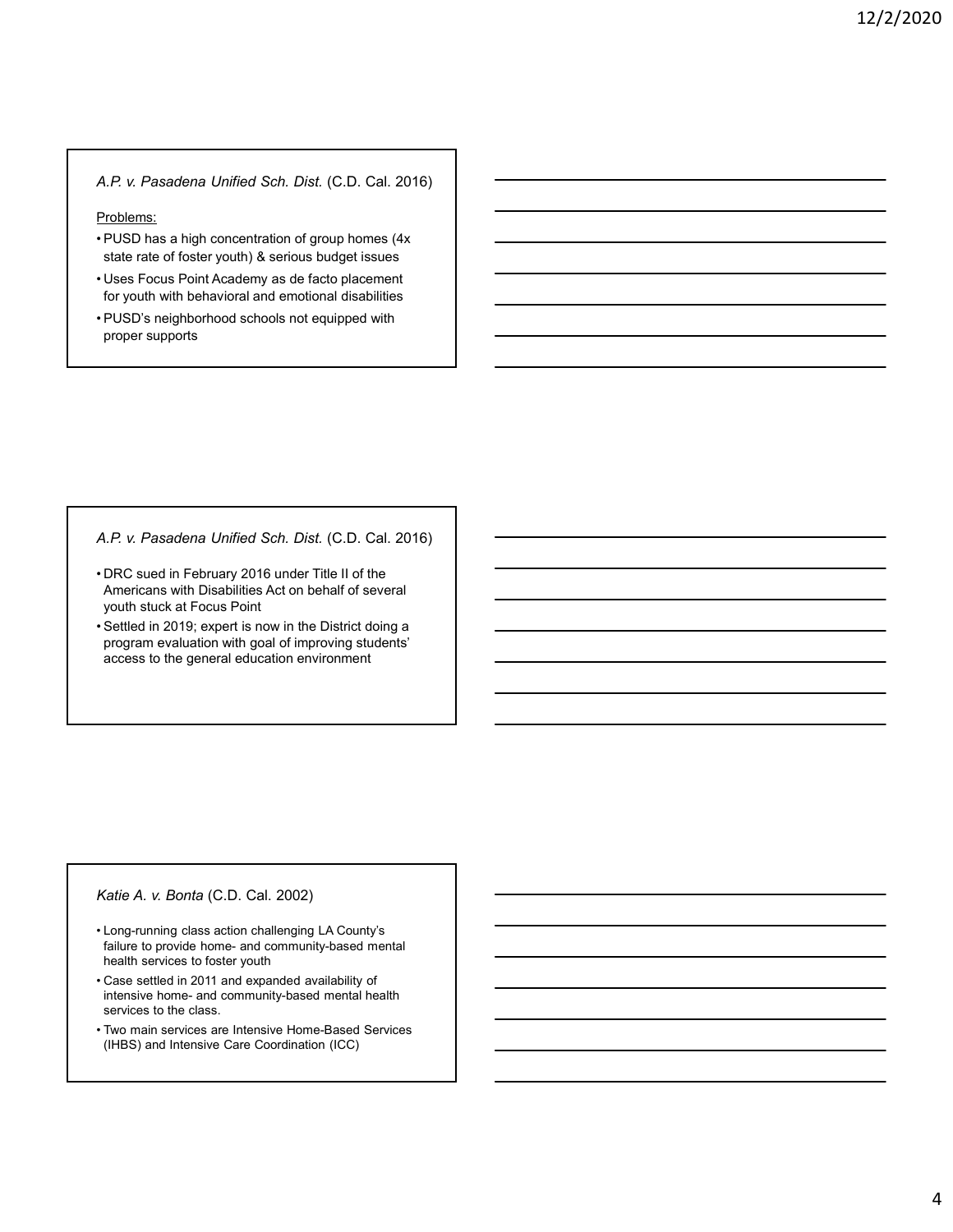#### Katie A. v. Bonta (C.D. Cal. 2002)

- settlement
- Vatie A. v. Bonta (C.D. Cal. 2002)<br>
 In late 2019, LA County filed a motion to end the<br>
settlement<br>
 We recently reached a settlement with commitments to<br>
 New provisions for focster youth with co-occurring I/DD<br>
 New **Katie A. v. Bonta (C.D. Cal. 2002)**<br>
• In late 2019, LA County filed a motion to end the<br>
settlement<br>
• We recently reached a settlement with commitments to<br>
expand IHBS and ICC, reduce placement disruptions,<br>
and refer f expand IHBS and ICC, reduce placement disruptions, and refer for MH services quicker Finalistic A. v. Bonta (C.D. Cal. 2002)<br>• In late 2019, LA County filed a motion to end the<br>• settlement<br>• We recently reached a settlement with commitments to<br>• expand IHBS and ICC, reduce placement disruptions,<br>• New pro **Katie A. v. Bonta (C.D. Cal. 2002)**<br>
• In late 2019, LA County filed a motion to end the<br>
settlement<br>
• We recently reached a settlement with commitments to<br>
• New provisions for focuse youth with co-occurring I/DD<br>
• New • In tale 2019, LA County filed a motion to end the<br>
• settlement<br>
• We recently reached a settlement with commitments to<br>
• New provisions for foster youth with co-occurring I/DD<br>
• New provisions for foster youth with co
- and MH disabilities, including regional center referrals, staff training, and IPP participation. • We recently reached a settlement with commitments to<br>
• Reparal HBS and ICC, reduce placement disruptions,<br>
• New provisions for forster youth with co-occurring I/DD<br>
• The and MH distabilities, including regional enter

#### Juvenile Reentry Project (Started 2019)

- successfully transition back to their neighborhood school when they are released from juvenile hall
- reenrolled within a month of their exit from juvenile hall
- County Offices of Education to have "Joint Transition" Plans (but school district is a loophole) Valiable Reentry Project (Started 2019)<br>
• This project focuses on ensuring youth with disabilities<br>
successfully transition back to their neighborhood<br>
• Studies found that 25% of California youth were not<br>
reenrolled wit his project focuses on ensuring youth with disabilities<br>
uccessfully transition back to their neighborhood<br>
tudies found that 25% of California youth were not<br>
tudies found that a month of their exit from juvenile hall<br>
ta his projet focuses on ensuing youth with disabilities<br>
his project focus on ensuing youth with disabilities<br>
tuckers found that 25% of California youth were not<br>
tuckines found that 25% of California youth were not<br>
tarta school when they are released from juvenine hall<br>• Studies found that 25% of California youth were not<br>• State law requires County Probation Offices and<br>• County Offices of Education to have "Joint Transition"<br>Plans (but s

#### Juvenile Reentry Project (Started 2019)

- involved youth, so they share same rights:
- 
- 
- we handle cases across the entire state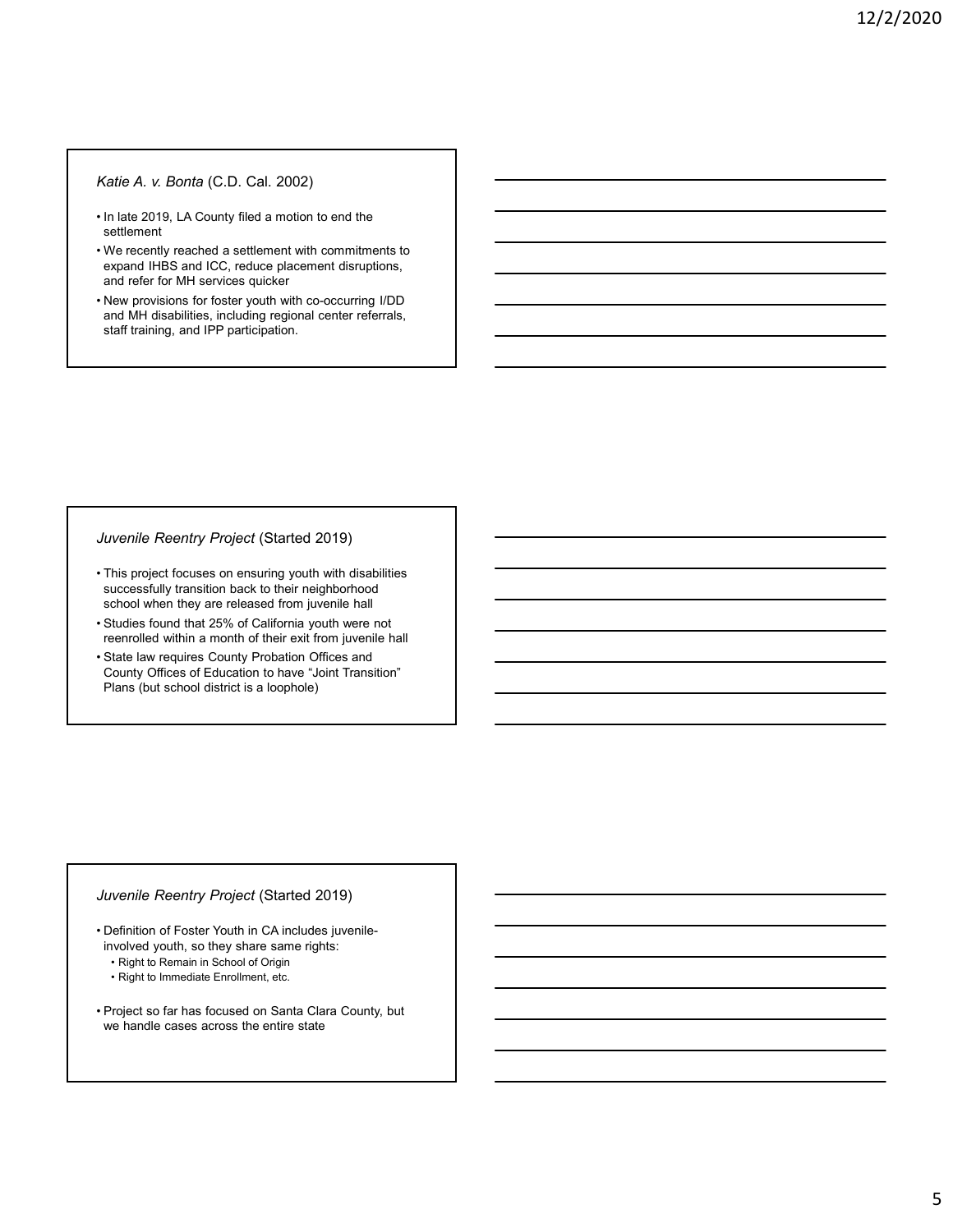#### COVID-19 SPECIAL EDUCATION RESOURCES

### COVID-19 SPECIAL EDUCATION<br>RESOURCES<br>Senate Bill 98 – Emergency IEPs<br>(Ed. Code Sec. 56345)<br>law passed in June 2020<br>sis when schools closed for 10+ days due to emergency<br>equile elucation instruction and related services<br>equ (Ed. Code Sec. 56345) **COVID-19 SPECIAL EDUCATION<br>
RESOURCES<br>
Senate Bill 98 – Emergency IEPs<br>
(Ed. Code Sec. 56345)<br>
State law passed in June 2020<br>
State law passed in June 2020<br>
Applies when schools closed for 10+ days due to emergency<br>
Alus COVID-19 SPECIAL EDUCATION<br>
RESOURCES<br>
Senate Bill 98 - Emergency IEPs<br>
(Ed. Code Sec. 56345)<br>
<sup>2</sup> State law passed in June 2020<br>
<sup>2</sup> Applies when schools closed for 10+ days due to emergency<br>
<sup>2</sup> Applies when schools cl COVID-19 SPECIAL EDUCATION<br>
RESOURCES**<br>
<del>MUST UPDATE INTERNATION</del><br>
Senate Bill 98 – Emergency IEPs<br>
(Ed. Code Sec. 56345)<br>
State law passe in June 2020<br>
Applies when schools closed for 10+ days due to emergency<br>
Applies w **COVID-19 SPECIAL EDUCATION<br>• RESOURCES**<br>• Special education and relation instruction and relation instruction and relation instruction instruction in<br>
(Ed. Code Sec. 56345)<br>
tate law passed in June 2020<br>
tust update is F COVID-19 SPECIAL EDUCATION<br>
RESOURCES<br>
<u>• Senate Bill 98</u> – Emergency IEPs<br>
(Ed. Code Sec. 56345)<br>
<sup>tate law passed in June 2020<br>
pplies when schools closed for 10+ days due to emergency<br>
pplies when schools closed for 10+</sup> **Example 19 COVID-19 OF LOIDER LEDUCATION**<br>
RESOURCES<br>
(Ed. Code Sec. 56345)<br>
(Ed. Pays and in June 2020<br>
Unter the schools closed for 10+ days due to emergency<br>
Unter the schools closed for 10+ days due to emergency<br>
the **Senate Bill 98** – Emergency IEPs<br> **Example 2** – Emergency IEPs<br> **Externe 1** – **Constant Constant Constant Constant Constant Constant Constant Constant Constant Constant Constant<br>
Usuar Update IEP to describe how services** • State law passed in June 2020<br>• State law passed in June 2020<br>• State law passed in 10-t days due to emergency<br>• Applies when schools closed for 10+ days due to emergency<br>• Must update IEP to describe how services will b

- 
- 
- 
- 
- 
- 
- 
- 

### CDE Guidance: In-Person Services and Assessments **Senate Bill 98** — Emergency IEPs<br>
(Ed. Code Sec. 56345)<br>
State law passed in June 2020<br>
Applies when schools closed for 10+ days due to emergency<br>
Hust update late to describe how services will be delivered:<br>  $\cdot$  signat tate law passed in June 2020<br>
pplies when schools closed for 10+ days due to emergency<br>
• Usual update IEP to describe how services will be delivered:<br>
• Special education instruction and related services<br>
• Transition ser tale law passed in Jure 2020<br>
applies when schools closed for 10+ days due to emergency<br>
• Special education misuation and related services<br>
• Special education misuation and related services<br>
• Extended advoto year (ESY)<br> pplies when schools closed for 10- days due to emergency<br>
ust update IEP to describe how services will be delivered:<br>
• Special education hastruction and related services<br>
• Extended school year (ESY)<br>
• Extended school ye Fransition Instantion Instantion and the Construction of the Construction Instanting Construction and the Construction and the Construction and the Construction and the Construction and the Construction and Construction an Ust update IEP to describe how services will be delivered:<br>• Special education instruction and related services<br>• Transition services<br>• Transition services<br>• Extended school year (ESY)<br>• Transition services<br>• Extended scho

- maintain student's health/safety during distance learning
- Essential Critical Infrastructure Workers
	-
	-
	-
	-
- Schools may conduct special education assessments in person if done in compliance with public health guidance. Schools may also conduct assessments virtually or rely on existing data if testing is not possible.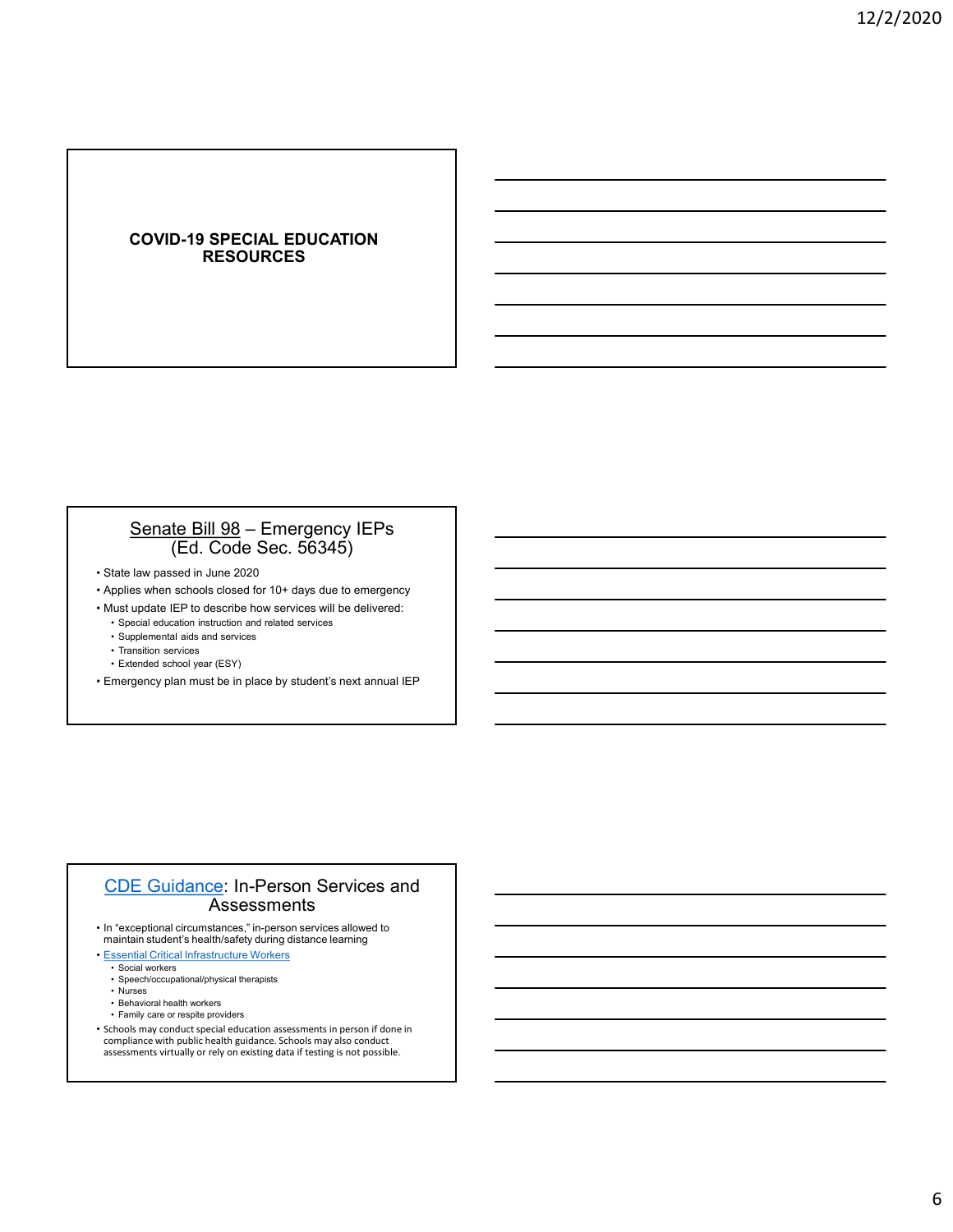#### DPH Guidance: Small Cohort Settings

- **PH Guidance: Small Cohort Settings<br>• Cohort Guidance authorizes small-group, in-person services in controlled,<br>• supervised, school settings.<br>• Naximum 14 students & 2 adults<br>• No mixing between cohorts, with exception of Supervised, Small Cohort Settings.**<br>
• Cohort Guidance authorizes small-group, in-person services in controlled,<br>
• Nearking between cohors, with exception of 1:1 specialists<br>
• Maximum 14 students & 2 adults<br>
• Follow sa
- 
- 
- 
- 
- 

**DPH Guidance: Small Cohort Settings**<br>• Cohort Guidance authorizes small-group, in-person services in controlled,<br>• supervised, school settings.<br>• No mixing between cohorts, with exception of 1:1 specialists<br>• Follow safet **DPH Guidance: Small Cohort Settings**<br>• Corol Guidance authorizes small-group, in-person services in controlled,<br>• suggervised, school settings, and and the exception of 1:1 specialists<br>• No mixing between colons, with exc **DPH Guidance: Small Cohort Settings**<br>• Cohort Guidance authorizes small-group, in-person services in controlled,<br>• Maximum 14 students & 2 adults<br>• Maximum 14 students of the acception of 1:1 specialists<br>• No mixing betwe **DPH Guidance: Small Cohort Settings**<br>• Cohort Guidance authorizes small-group, in-person services in controlled,<br>• Maximum 14 students & 2 adults<br>• No mixing between cohorts with exception of 1:1 specialists<br>• Follow safe The detailed guidance can be found a: https://www.cdph.ca.gov/Programs/CID/DCDC/Pages/COVID-19/small-groupschild-youth.aspx.

#### Advocacy Tips for CASAs

- Put your service or assessment requests in writing
- Your school must provide a Prior Written Notice (PWN) explaining why it is accepting your rejecting your request. Make sure everything is in writing • Put your service or assessment requests in writing<br>• Put your service or assessment requests in writing<br>• Your school must provide a Prior Writen Notice (PWN) coplaining why<br>• It is necessary<br>• Regula and records<br>• Ser • Put of Administrative or a seasoned framework in writing with the process complaint with the Complete of Administrative Complete of Administrative Complete of Administrative Complete of Administrative Complete of Adminis Fully our screeter or assessment requests in writing why is the secopity parameter (PWN) explaining why<br>
it is accepting your request. Make sure everything is in<br>
the california Department of the California Department of t
- Keep data and records • Services Log
- 
- Work samples Read the IEP notes and make changes if necessary
	- Parent Addendum Limited consent

# Advocacy Tips for CASA Fit is according your rejecting your request. Make sure everything is in<br>
New Yorks and records<br>
A the all the EP notes and make changes if necessary<br>
• Parent Addendure<br>
• United consent<br>
• United consent<br>
• United consen

- - **Hearings**
	-
- Education<br>• Discrimination Complaint with the U.S. Office for Civil Rights

Review DRC's SERR Manual for information regarding complaints.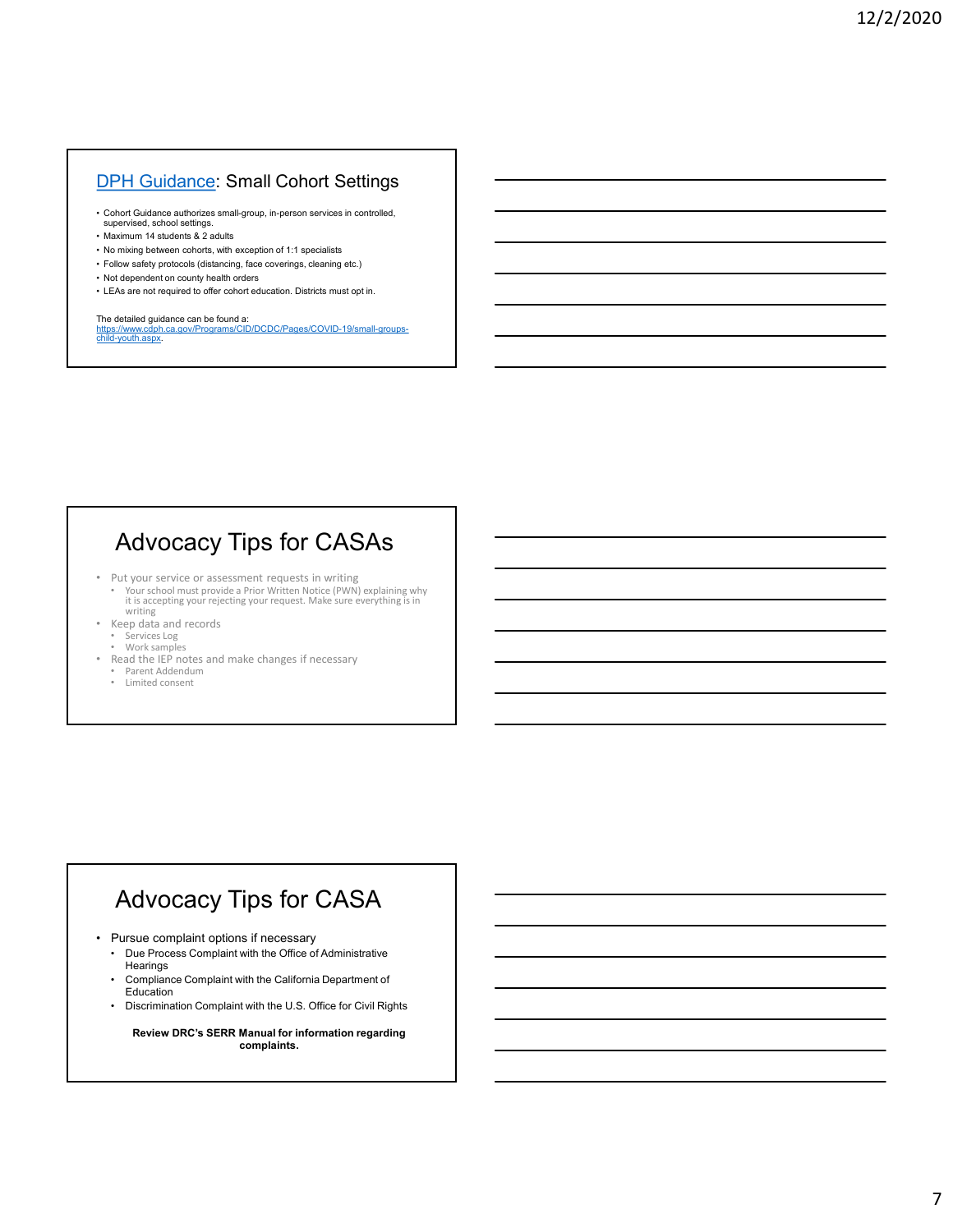#### What If MY Child Can't Wear a Mask in School?

- the Rehabilitation Act require schools to provide reasonable accommodations.
- What If MY Child Can't Wear a Mask in<br>
School?<br>
 Title II of the Americans with Disabilities Act and Section 504 of<br>
the Rehabilitation Act require schools to provide reasonable<br>
accommodations.<br>
 You can ask the school What If MY Child Can't Wear a Mask in<br>
School?<br>
• Title II of the Americans with Disabilities Act and Section 504 of<br>
the Rehabilitation Act require schools to provide reasonable<br>
accommodations.<br>
• You can ask the school face mask requirement if your child cannot wear one (for example, using a face shield instead). What is "reasonable" depends on the situation. What If MY Child Can't Wear a Mask in<br>School?<br>• Title II of the Americans with Disabilities Act and Section 504 of<br>the Rehabilitation Act require schools to provide reasonable<br>• You can ask the school for a reasonable acco What If MY Child Can't Wear a Mask in<br>
School?<br>
Title II of the Americans with Disabilities Act and Section 504 of<br>
the Rehabilitation Act require schools to provide reasonable<br>
accommodation.<br>
You can ask the school for a From the school for a reasonable accommodation to a<br>pla face shield instants. What is "reasonable"<br>he situation.<br>The and the matrix of the matrix of the situation of the set of the set of the set of the mean your child has
- without a mask. This may risk the health and safety of others.

#### Summary of Resources

1-800-776-5746 or TTY call: 1-800-719-5798 • DRC Intake Line:<br>
• 1-800-776-5746<br>
• or TTY call: 1-800-719-5798<br>
• Available M-F, 9am - 4pm<br>
• SERR Manual (English & Spanish):<br>
https://serr.disabilityrightsca.org/<br>
• SERR Manual (English & Spanish):<br>
• https://ser • DRC Intake Line:<br>
1-800-776-5746<br>
or TTY call: 1-800-719-5798<br>
Available M-F, 9am - 4pm<br>
SERR Manual (English & Spanish):<br>
https://serr.disabilityrightsca.org/<br>
<br>
Summary of Resources<br>
• CDE, COVID-19 Special Education G 1-800-776-5746<br>
or TTY call: 1-800-719-5798<br>
Available M-F, 9am - 4pm<br>
SERR Manual (English & Spanish):<br>
https://serr.disabilityrightsca.org/<br>
mummary of Resources<br>
DE. COVID-19 Special Education Guidance:<br>
DE. COVID-19 Sp

SERR Manual (English & Spanish): https://serr.disabilityrightsca.org/

#### Summary of Resources

- CDE, COVID-19 Special Education Guidance:<br>https://www.cde.ca.gov/ls/he/hn/specialedcovid19guidance.asp
- DRC COVID-19 Special Education Page and Form Letters:<br>https://www.disabilityrightsca.org/post/coronavirus-k-12-education<br>• Request for IEP Services, IEP Meeting, and IEP Assessment • Arian Complete Letter Arian Service Letter Arian Service Letter Arian Service Letter Arian Service Letter Arian Service Letter Arian Service Letter Arian Service Letter Arian Service Letter Arian Service Letter Arian Se or TTY call: 1-800-719-5798<br>
Available M-F, 9am - 4pm<br>
SERR Manual (English & Spanish):<br>
https://serr.disabilityrightsca.org/<br>
DERR Manual (English & Spanish):<br>
Limited Consent Consent Form and Service Log<br>
DERRET COND-19 Available M-F, 9am - 4pm<br>
SERR Manual (English & Spanish):<br>
https://serr.disabilityrightsca.org/<br>
CDE, COVID-19 Special Education Guidance<br>
CDE, COVID-19 Special Education Guidance<br>
https://www.de.ca.gov/sheehningecialdedo
	-
- https://www.disabilityrightsca.org/post/know-your-rights-face-coverings-during-covid-19